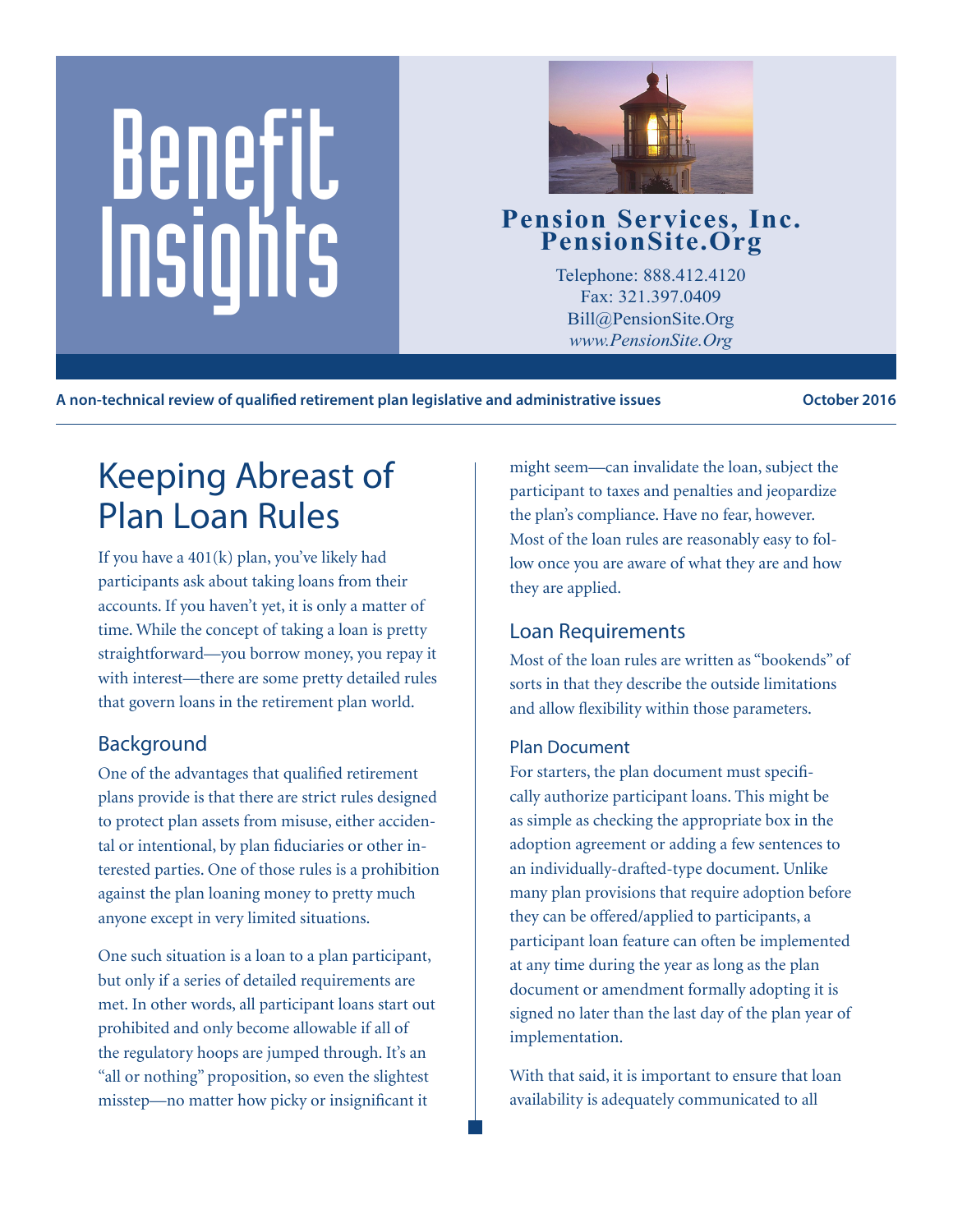participants (and not just the highly compensated employees, owners, officers, etc.) so that it is not indirectly discriminatory.

If, for some reason, loan availability does not make it into the plan document on time, the IRS has a correction program that makes it relatively easy to retroactively amend.

#### Loan Policy

In addition to specifically authorizing loans, the plan must also have a written policy that details all of the parameters that will govern those loans. The rest of this article will explore those parameters in more detail, but examples include maximum and minimum amounts, interest rate, processing fees, repayments terms, etc.

Some plans incorporate these details into the plan document itself, while others have a separate administrative policy that spells out the parameters. Once documented, those details must also be communicated to participants, usually by including them in the plan's Summary Plan Description or providing a copy of the administrative loan policy.

There is a fair amount of flexibility in modifying loan parameters; however, it does require a formal written update, usually subject to the same timing requirements described above. If the updated parameters are not formally adopted within the necessary time frame, retroactive correction—if available at all—requires an application to the IRS to request approval.

Because loans start out prohibited and only become allowable if they fall within all of the regulatory limitations, issuing a loan outside those criteria and not seeking IRS approval to correct means that those problem loans are deficient from inception and can taint the plan's compliance for years to come. So, even though a misstep might seem insignificant in the grand scheme of things, voluntarily correcting it is usually going to be far

less troublesome and expensive than what would happen if the IRS discovers it in an audit.

#### Maximum and Minimum Amounts

First, let's take a look at the maximums imposed by the regulations. Participants can only take loans totaling up to 50% of their vested balances. The determination is made when the loan is issued, so it is not a problem if a participant takes the maximum loan and a subsequent market decline causes the loan to exceed half of the remaining balance. If a plan allows multiple loans, then the balance of any existing loans must be added to the new loan amount to ensure the total is within the 50% limit.

Even if a participant has more than \$100,000 in his or her account, the maximum combined loan balance cannot exceed \$50,000. The \$50,000 maximum must be reduced by the highest outstanding loan balance a participant had in the 12 months ending on the date a new loan is issued. So, if someone takes a \$30,000 loan on January 1st and repays it June 30th of the same year, he or she is limited to only \$20,000 in additional loans until December 31st (12 months after the initial loan was taken) and continues to be limited until June 30th of the following year (12 months from the date the initial loan was repaid).

Although it is possible for a plan to impose smaller caps than these regulatory limits, it is somewhat unusual to do so.

On the other end of the spectrum is a loan minimum, the most common of which is \$1,000. Because of the vested balance limitation, imposing a minimum of \$1,000 means that a participant must have a vested balance of at least \$2,000 to take a loan. For that reason, setting a minimum threshold that is higher than \$1,000 is generally considered discriminatory, because it impacts lower paid employees more than higher paid ones. It is not uncommon for a plan to set a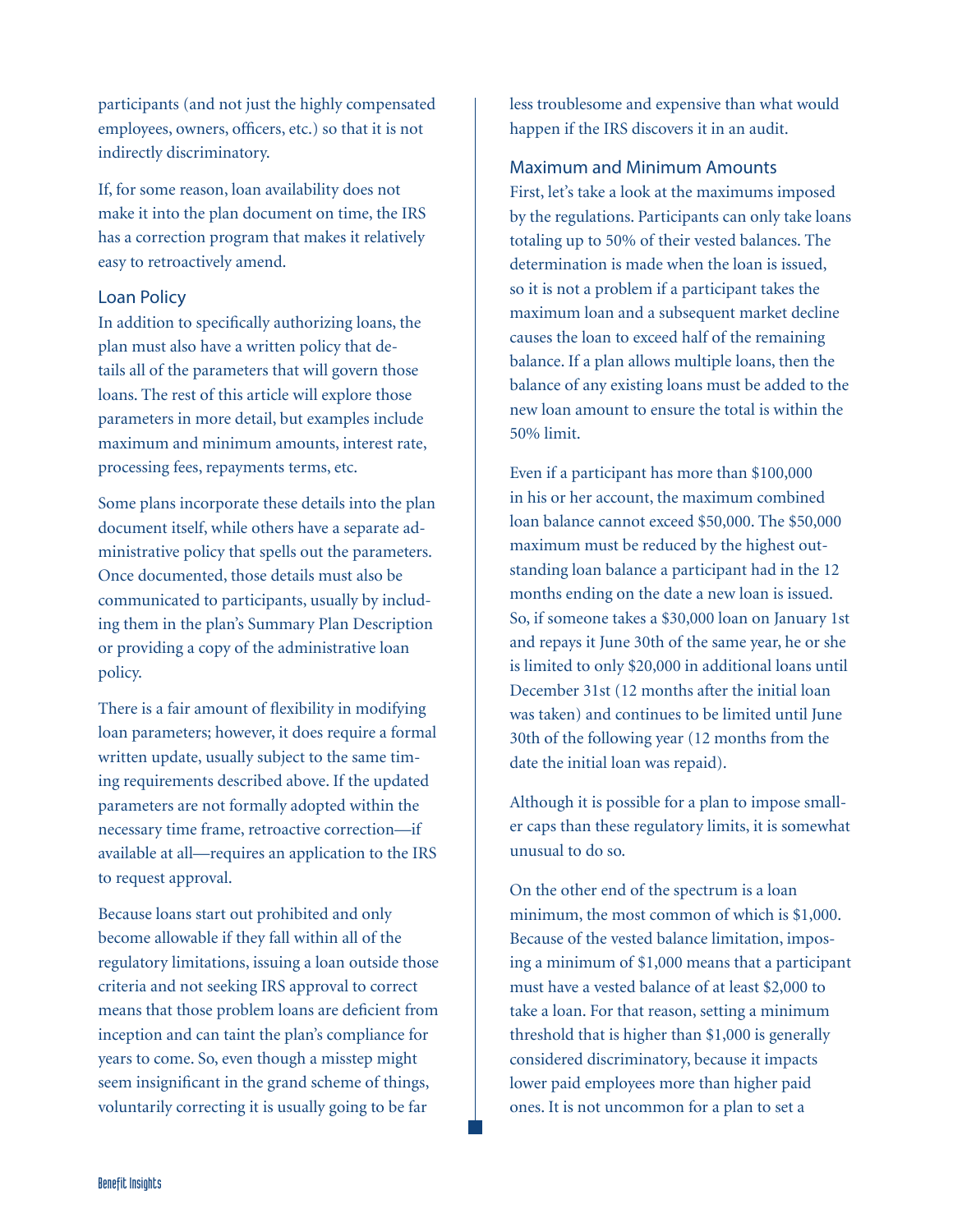lower minimum of maybe \$500; however, a lower threshold usually means more loans.

#### Number of Loans

The law does not impose a maximum beyond the amounts noted in the previous section. That means a plan could allow a participant to have five, ten or an unlimited number of loans at one time as long as the total remains within the amount parameters. In practice, however, many plans limit participants to only one or two loans at a time to minimize the administrative burden or to keep participants from using the plan as a revolving account.

One area where this requirement might not be as straightforward relates to refinancing of existing loans. Similar to mortgages, participant loans can be refinanced if the plan permits. The loan regulations describe refinancing as consisting of two loans at the time of the transaction—the replacement loan and the replaced loan. This means that unless the loan policy has overriding language, a participant with an outstanding loan is prohibited from refinancing that loan if the plan has a oneloan-at-a-time limit.

#### Interest Rate

Regulations indicate that the interest rate on a participant loan must be similar to what a commercially reasonable rate would be for a loan of similar terms. For convenience, many plans set the interest rate as a factor of the published prime rate, e.g. prime +1% or +2%. The IRS has indicated that this method is not a "safe harbor"; however, if you check with commercial lending institutions, the going rate for a fully secured loan seems to be in that general range.

Even though prevailing interest rates are subject to change over time, participant loans are not variable rate loans. In other words, the interest rate is fixed at the time the loan is issued and remains at that level through the life of the loan.

#### Amortization

The maximum length of time a participant loan can be outstanding is five years. There is an exception for a loan the participant intends to use to purchase his or her primary residence (not a second home or vacation home). In that case, the duration is sometimes limited to the length of the first mortgage on the home, but many plans limit it to only 10 or 15 years. It is not unusual to stick with the same five-year limitation for all loans so that there is no need to collect further documentation to support the longer amortization.

#### Other Repayment Terms

There are a few other repayment terms that are important:

**Method:** The law doesn't really impose any restrictions here, but plans typically require participants to repay their loans through payroll deduction. Since plan fiduciaries are responsible to ensure timely collection of amounts owed to the plan, using payroll deduction helps ensure timely and proper repayment. It is possible to accept other forms of payment such as personal check or certified funds; however, since an insufficient funds issue can create significant administrative headaches, any additional payment flexibility is typically limited only to former employees and only to money order or certified check.

**Employment Termination:** Speaking of a participant terminating employment with an outstanding loan, each plan can determine the repayment terms in that situation. If payroll deduction is the normal form of payment, a plan may have an "acceleration" clause that requires the participant to repay the entire loan in full. Alternatively, the former employee could, as noted above, be permitted to submit regularly scheduled payments via some other method. Regardless of the option selected, if the former employee does not make timely payments, the entire outstanding balance of the loan is treated as a distribution, subject to regular